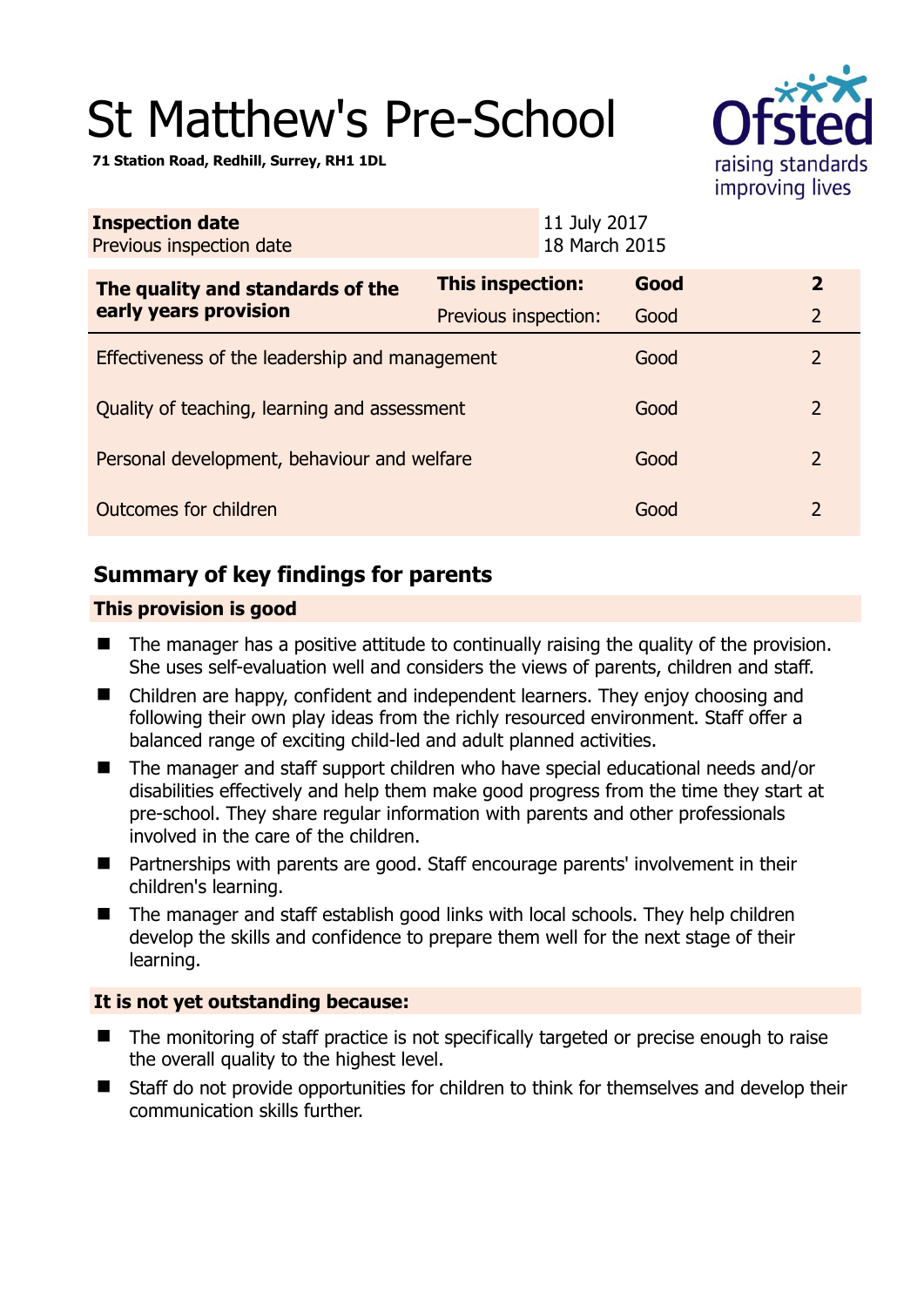# **What the setting needs to do to improve further**

### **To further improve the quality of the early years provision the provider should:**

- $\blacksquare$  enhance the monitoring of staff practice to help raise quality to the highest level
- **P** provide more opportunities for children to think for themselves and develop their communication skills further.

## **Inspection activities**

- The inspector observed the quality of teaching and assessed the impact this has on children's learning.
- The inspector spoke with staff and children during the inspection.
- The inspector completed a joint observation with the manager.
- The inspector held a meeting with the manager. She looked at relevant documentation and evidence of the suitability of staff working in the pre-school.
- The inspector spoke to some parents during the inspection and took account of their views.

# **Inspector**

Fabiana Drew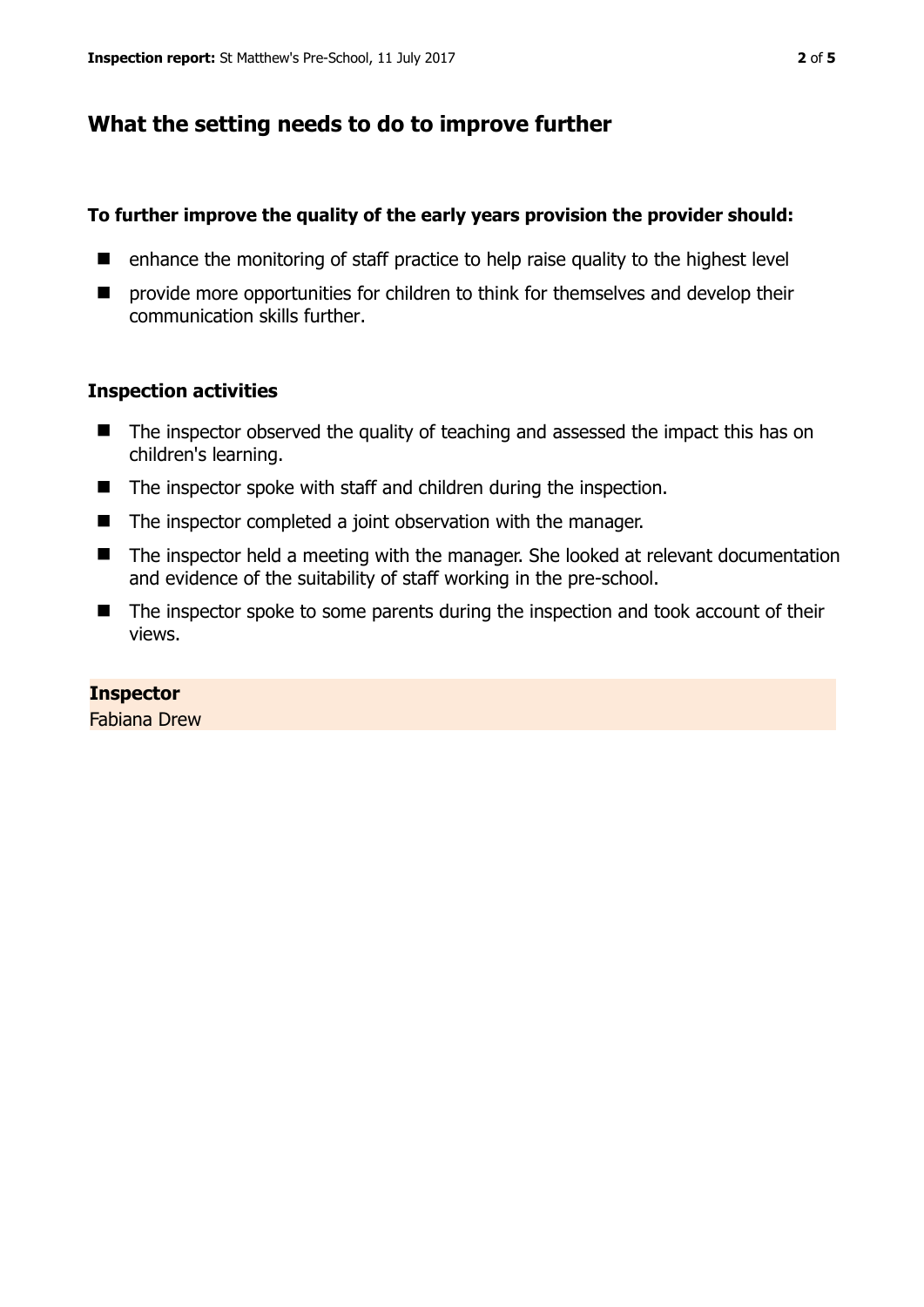# **Inspection findings**

### **Effectiveness of the leadership and management is good**

Safeguarding is effective. Staff have a secure understanding of what to do and whom to contact if they have concerns about a child's welfare. They carry out daily safety checks to identify and minimise potential hazards. Staff are vigilant in their supervision of children. This helps keep children safe. The manager focuses on areas of learning to help children achieve good outcomes. Parents praise the care that staff provide for children. For example, they comment that they receive detailed updates about their children's progress and ideas for activities to support children's learning at home. The manager carefully checks children's progress to ensure they do not fall behind in their learning. She routinely provides good individual support to staff and identifies relevant training needs to help improve their practice.

## **Quality of teaching, learning and assessment is good**

Regular planning takes place, and observations and assessments are used well to identify what children need to learn next. Staff skilfully adapt group sessions to consider the learning needs of all ages. They plan a wide range of interesting and purposeful activities for all children. For example, children are eager to explore coloured ice with different shapes and animals. They enthusiastically discuss and compare sizes and learn new words. Some staff use their expert knowledge during focused group activities to help children develop good early literacy skills. They use actions and visual aids to help children learn to pronounce sounds and letters accurately.

#### **Personal development, behaviour and welfare are good**

Staff are friendly, caring and attentive in their interactions with children. They are sensitive in their approach and encourage children's independence well. Children behave well. Staff are good role models for children and provide clear guidance about behavioural expectations. Staff help to support children's physical health and well-being. Children benefit from regular outdoor play and staff advise parents about suitable options for healthy packed lunches. Staff ensure that children understand how to keep themselves safe in adverse weather. Staff find out about children's individual needs. This helps them to plan how to support them during the move on to school.

#### **Outcomes for children are good**

Children develop good relationships with others and play cooperatively together. Children take turns to match picture cards during a table-top activity. Older children use their imaginations well. During a role-play activity, they pretend to make soup using different objects in the garden. They invite others into the game and share the play food. All children, including children in receipt of additional funding, make good progress in relation to their skills and capabilities on entry. They are all well prepared for the next stages in learning.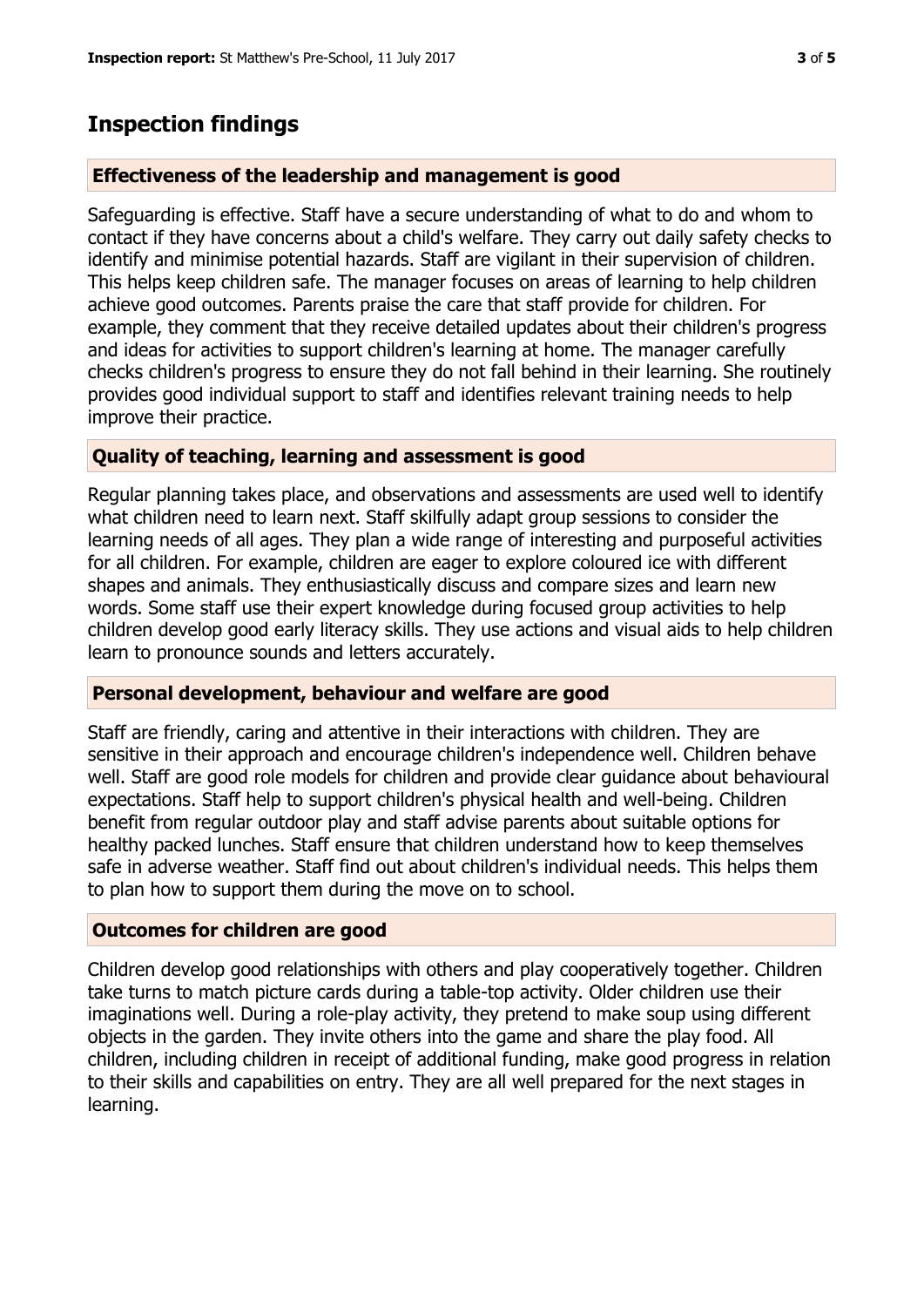# **Setting details**

| Unique reference number                             | 122612                           |
|-----------------------------------------------------|----------------------------------|
| <b>Local authority</b>                              | Surrey                           |
| <b>Inspection number</b>                            | 1089265                          |
| <b>Type of provision</b>                            | Sessional provision              |
| Day care type                                       | Childcare - Non-Domestic         |
| <b>Registers</b>                                    | <b>Early Years Register</b>      |
| Age range of children                               | $2 - 4$                          |
| <b>Total number of places</b>                       | 60                               |
| Number of children on roll                          | 46                               |
| Name of registered person                           | St Matthews Pre-School Committee |
| <b>Registered person unique</b><br>reference number | RP902080                         |
| Date of previous inspection                         | 18 March 2015                    |
| <b>Telephone number</b>                             | 07972059389                      |

St Matthew's Pre-School operates from St Matthew's Church in Redhill, Surrey and registered in 1993. The pre-school is open from 9am to midday each weekday, and from 12.30pm to 3pm on a Monday, Tuesday and Friday afternoon, during term time. In addition to this, there is a lunch club with limited places from 9am – 3pm. The pre-school receives funding for the provision of free early education for children aged two, three and four years. There are 10 members of staff and of these, seven hold relevant qualifications to level 2 or above. This includes one member of staff who has early years teacher status and three who has qualified teacher status.

This inspection was carried out by Ofsted under sections 49 and 50 of the Childcare Act 2006 on the quality and standards of provision that is registered on the Early Years Register. The registered person must ensure that this provision complies with the statutory framework for children's learning, development and care, known as the early years foundation stage.

Any complaints about the inspection or the report should be made following the procedures set out in the guidance 'Complaints procedure: raising concerns and making complaints about Ofsted', which is available from Ofsted's website: www.gov.uk/government/organisations/ofsted. If you would like Ofsted to send you a copy of the guidance, please telephone 0300 123 4234, or email enquiries@ofsted.gov.uk.